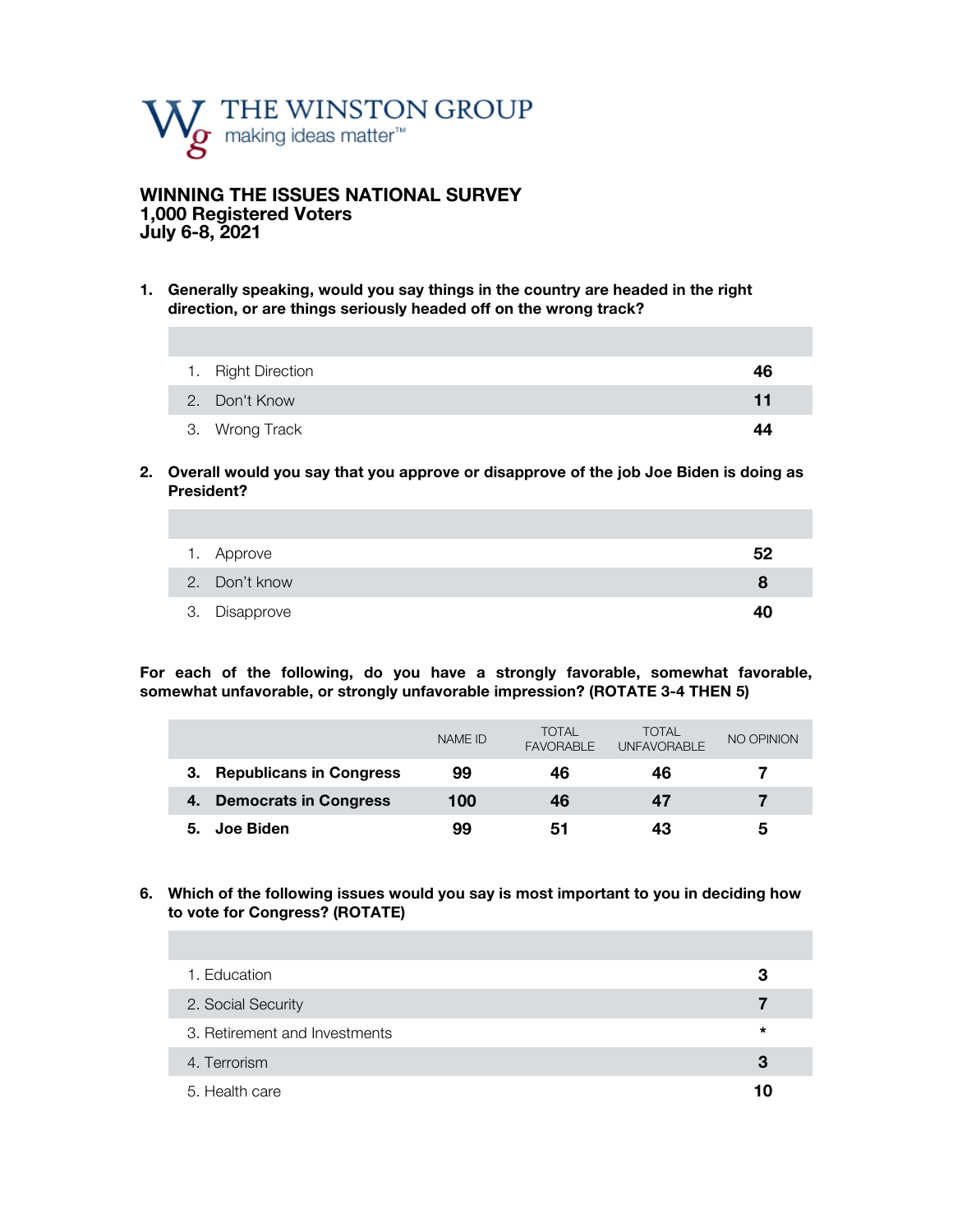| 6. The Economy                       | 27           |
|--------------------------------------|--------------|
| 7. Jobs                              | 3            |
| 8. Taxes                             | 5            |
| 9. Crime and Safety                  | 9            |
| 10. Environment/Climate Change       | 6            |
| 11. National Defense/Foreign Affairs | 3            |
| 12. National Deficit/Spending        | 4            |
| 13. Energy                           | $\mathbf{2}$ |
| 14. Gas prices                       | 3            |
| 15. Immigration                      | 9            |
| 16. Other                            | 3            |
| 17. Prescription Drugs               | 1            |
| 18. Don't know                       | 3            |

**Which party do you have more confidence in to handle each of the following issues - (ROTATE) the Republican Party or the Democratic Party? (ROTATE 7-12)**

|                                                           | <b>REPUBLICAN</b><br><b>PARTY</b> | <b>DEMOCRATIC</b><br><b>PARTY</b> | DON'T KNOW |
|-----------------------------------------------------------|-----------------------------------|-----------------------------------|------------|
| 7. The Economy                                            | 46                                | 41                                | 13         |
| Jobs<br>8.                                                | 45                                | 43                                | 12         |
| <b>Taxes</b><br>9.                                        | 45                                | 40                                | 15         |
| 10. Health care                                           | 36                                | 48                                | 15         |
| 11. Immigration situation at the US border<br>with Mexico | 48                                | 38                                | 14         |
| 12. Crime and safety                                      |                                   |                                   | 13         |

**13. If the elections were held today for US Congress in your state, would you be more likely to vote for (ROTATE) the Republican candidate or the Democrat candidate?** 

| 1. | Republican              | 41               |
|----|-------------------------|------------------|
|    | 2. Lean Republican      | 3                |
| 3. | Undecided               | 11               |
|    | 4. Lean Democrat        | $\boldsymbol{4}$ |
|    | 5. Democrat             | 42               |
|    | <b>TOTAL REPUBLICAN</b> | 44               |
|    | <b>TOTAL DEMOCRAT</b>   | 46               |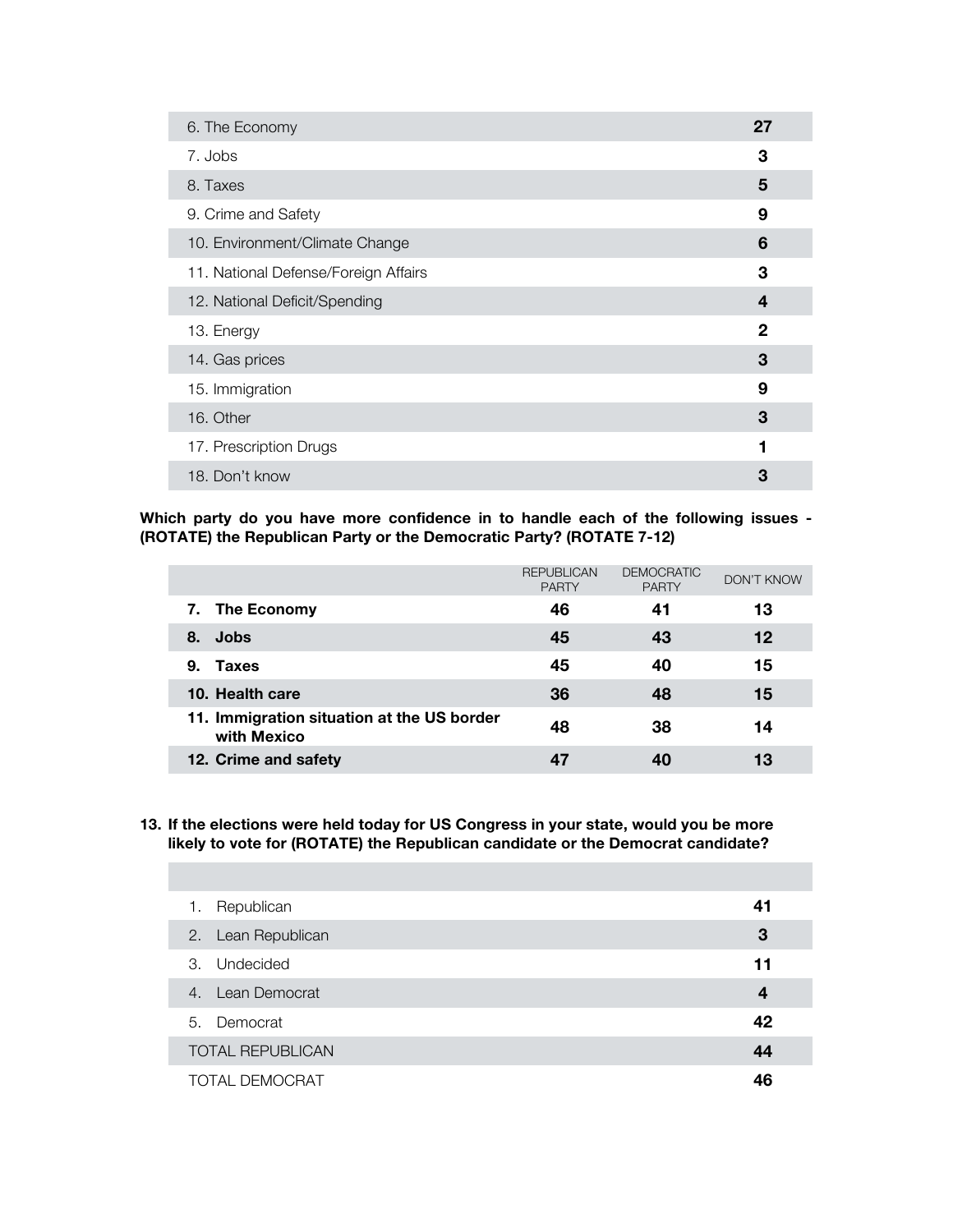# **ECONOMY**

**14. Generally speaking, would you say the economy is headed in the right direction, or are things seriously headed off on the wrong track?** 

| 1. Right Direction | 46 |
|--------------------|----|
| 2. Don't Know      | 13 |
| 3. Wrong Track     | 41 |

**15. Overall would you say that you approve or disapprove of the job Joe Biden is doing in handling the economy?**

| 1. Approve    | 50 |
|---------------|----|
| 2. Disapprove | 42 |
| 3. Don't know | 8  |

### **BELIEF STATEMENTS**

**16. How well or not well do you think the US health care system is working? (ROTATE TOP TO BOTTOM, BOTTOM TO TOP)**

| 1. Very well          | 16 |
|-----------------------|----|
| 2. Somewhat well      | 39 |
| 3. Somewhat not well  | 22 |
| 4. Not well at all    | 18 |
| 5. Don't know         | 5  |
| <b>TOTAL WELL</b>     | 55 |
| <b>TOTAL NOT WELL</b> |    |

## **17. Do you favor or oppose the health care law that some refer to as Obamacare or the Affordable Care Act?**

| $\mathbf{1}$ | Favor         | 51 |
|--------------|---------------|----|
|              | 2. Oppose     | 34 |
|              | 3. Don't Know | 15 |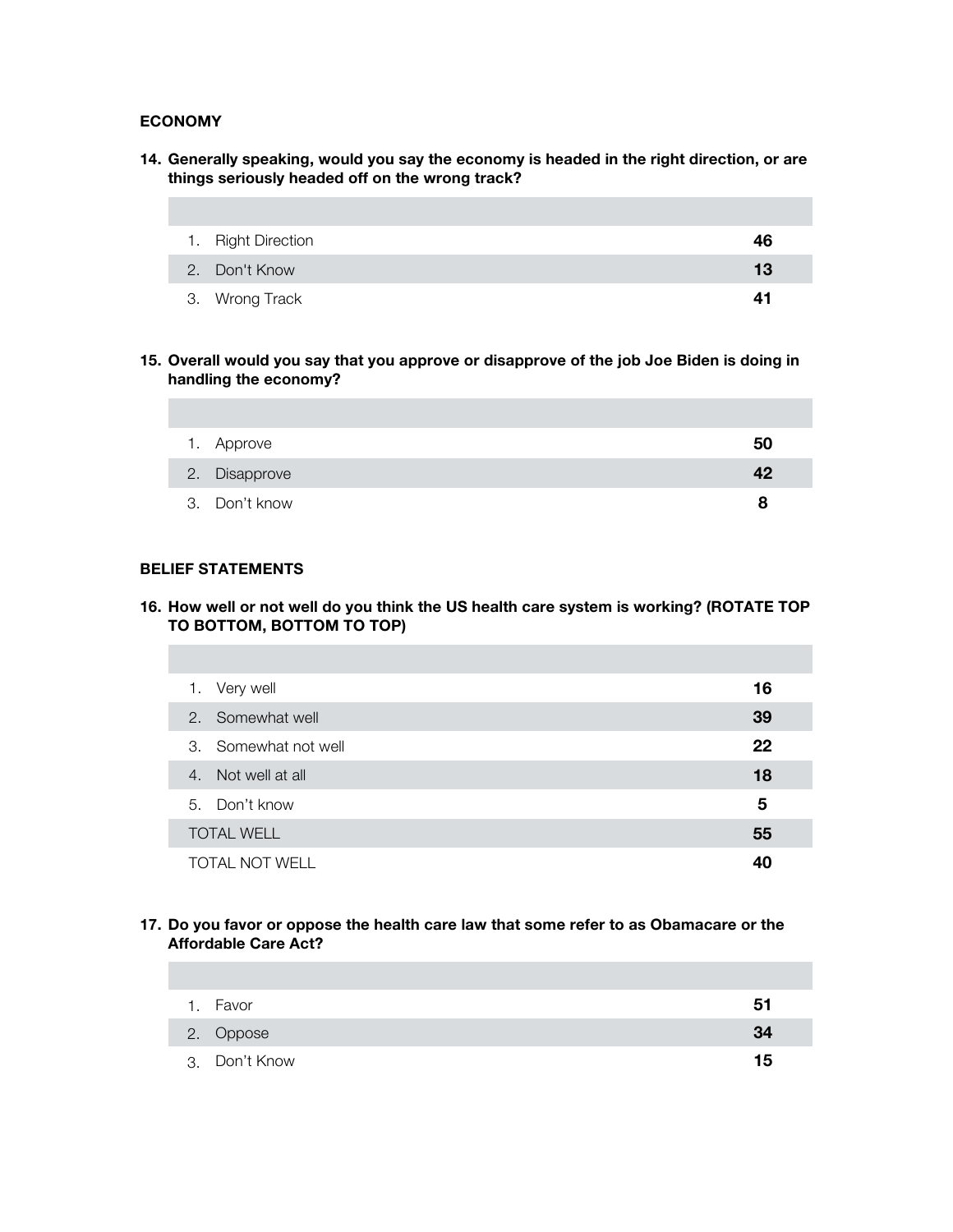### **18. Would you consider or not consider the current health care system in the US to be a modernized system?**

| 1. Would      | 46  |
|---------------|-----|
| 2. Would not  | -31 |
| 3. Don't Know | 23  |

#### **19. Which of the following health care systems would be better? (ROTATE)**

| 1. The current system                                  | 33 |
|--------------------------------------------------------|----|
| 2. A system that builds off of the Affordable Care Act | 41 |
| 3. Don't Know                                          | 26 |

### **20. Which of the following health care systems would be best? (ROTATE)**

| 1. The current system                                  | 16 |
|--------------------------------------------------------|----|
| 2. A system that builds off of the Affordable Care Act | 27 |
| 3. A modernized health care system                     | 41 |
| 4. Don't Know                                          | 16 |

## **21. Which of the following health care systems would be better? (ROTATE)**

| 1. A modernized health care system                     | 49 |
|--------------------------------------------------------|----|
| 2. A system that builds off of the Affordable Care Act | 34 |
| 3. Don't Know                                          | 18 |

**How important are each of these aspects of health care to you, with 1 being important, 5 very important and 9 extremely important? (ROTATE 22-38)**

|                                                                   | <b>MEAN</b> |
|-------------------------------------------------------------------|-------------|
| 22. Improving quality of care                                     | 6.79        |
| 23. Lowering cost of insurance premiums, co-pays, and deductibles | 6.92        |
| 24. Protecting your choice of doctor                              | 6.88        |
| 25. Ensuring access to health care                                | 6.90        |
| 26. Protecting coverage of pre-existing conditions                | 6.94        |
| 27. Promoting scientific advancements to develop cures            | 6.67        |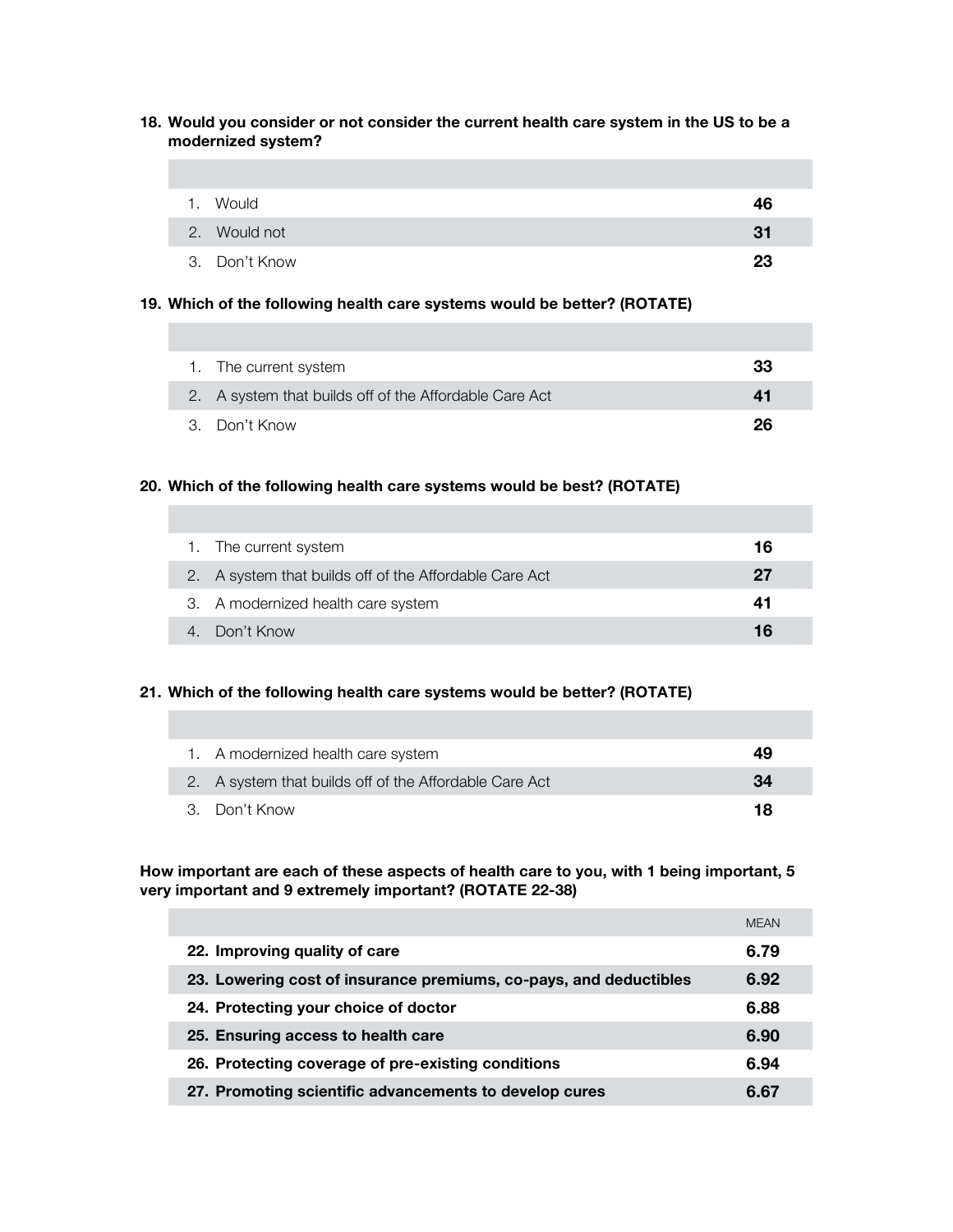| 28. Increasing choice of insurance options                                                   | 6.31 |
|----------------------------------------------------------------------------------------------|------|
| 29. Letting doctors and patients decide treatment/cures                                      | 6.73 |
| 30. Focusing on prevention, wellness and health                                              | 6.56 |
| 31. Expanding telehealth                                                                     | 5.54 |
| 32. Handling medical information privacy                                                     | 6.58 |
| 33. Improving health information technology                                                  | 6.33 |
| 34. Promoting health care innovations                                                        | 6.31 |
| 35. Making the health care system simpler and transparent                                    | 6.64 |
| 36. Modernizing the health care system                                                       | 6.40 |
| 37. Protecting America's health care security such as infrastructure<br>and the supply chain | 6.38 |
| 38. Lowering the cost of prescription drugs                                                  | 6.89 |

## **ISSUE HANDLING**

**In thinking about specific aspects of health care, which party do you have more confidence in to handle the following issues (ROTATE LIST BELOW Q39-55), (ROTATE) the Republican Party or the Democratic Party?** 

## **39. Improving quality of care**

| 1. Republican Party | 35 |
|---------------------|----|
| 2. Democratic Party | 44 |
| 3. Don't Know       | 21 |

# **40. Lowering cost of insurance premiums, co-pays and deductibles**

| 1. Republican Party | 36 |
|---------------------|----|
| 2. Democratic Party | 44 |
| 3. Don't Know       | 20 |

### **41. Protecting your choice of doctor**

| 1. Republican Party | 39 |
|---------------------|----|
| 2. Democratic Party | 41 |
| 3. Don't Know       | 19 |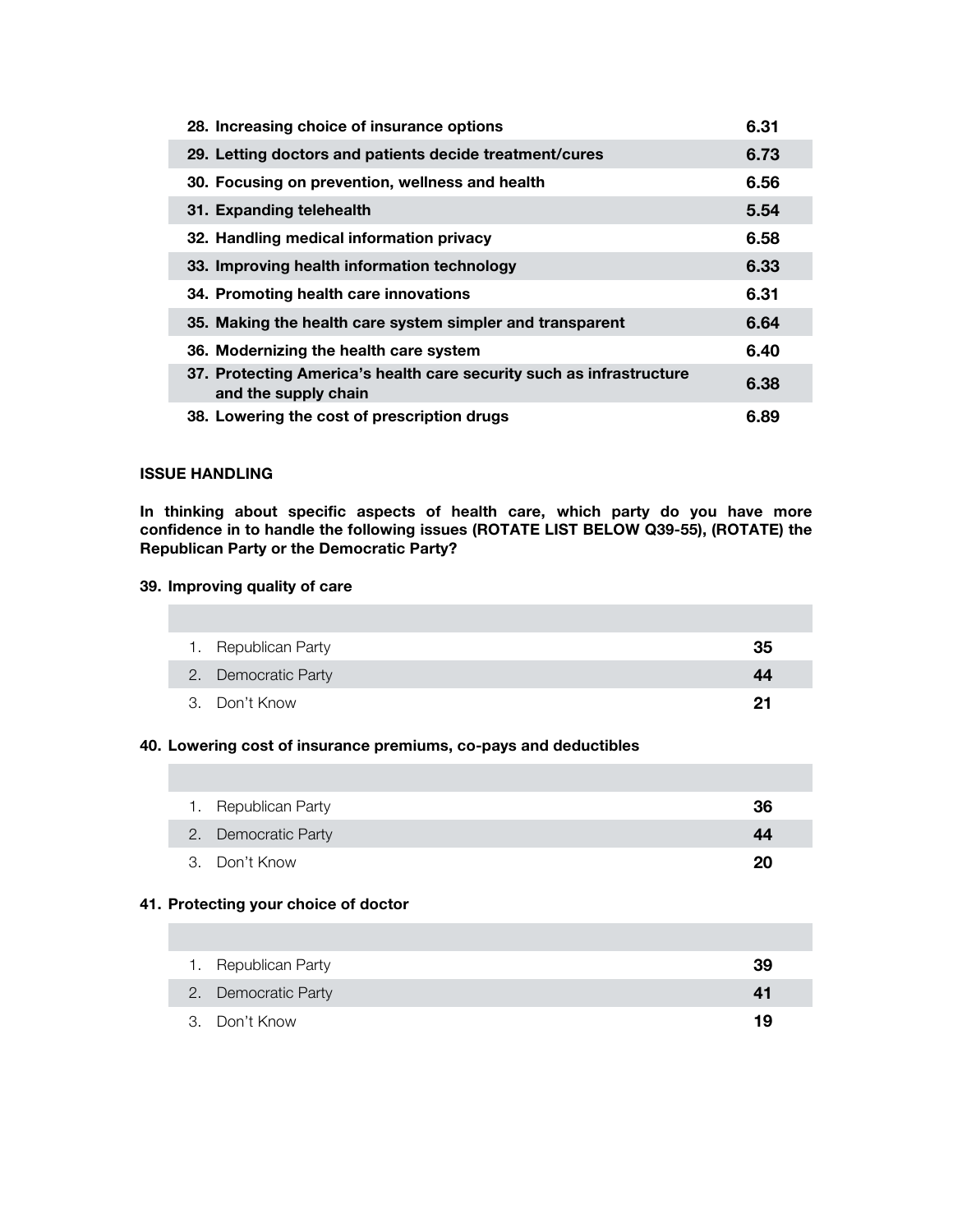### **42. Ensuring access to health care**

| 1. Republican Party | 35 |
|---------------------|----|
| 2. Democratic Party | 46 |
| 3. Don't Know       | 19 |

### **43. Protecting coverage for pre-existing conditions**

| 1. Republican Party | 34 |
|---------------------|----|
| 2. Democratic Party | 46 |
| 3. Don't Know       | 20 |

# **44. Promoting scientific advancements to develop cures**

| 1. Republican Party | 38 |
|---------------------|----|
| 2. Democratic Party | 42 |
| 3. Don't Know       | 21 |

## **45. Increasing choice of insurance options**

| 1. Republican Party | 37 |
|---------------------|----|
| 2. Democratic Party | 42 |
| 3. Don't Know       | 21 |

### **46. Letting doctors and patients decide treatment/cures**

| 1. Republican Party | 38 |
|---------------------|----|
| 2. Democratic Party | 42 |
| 3. Don't Know       | 20 |

### **47. Focusing on prevention, wellness and health**

| 1. Republican Party | 35 |
|---------------------|----|
| 2. Democratic Party | 44 |
| 3. Don't Know       | 21 |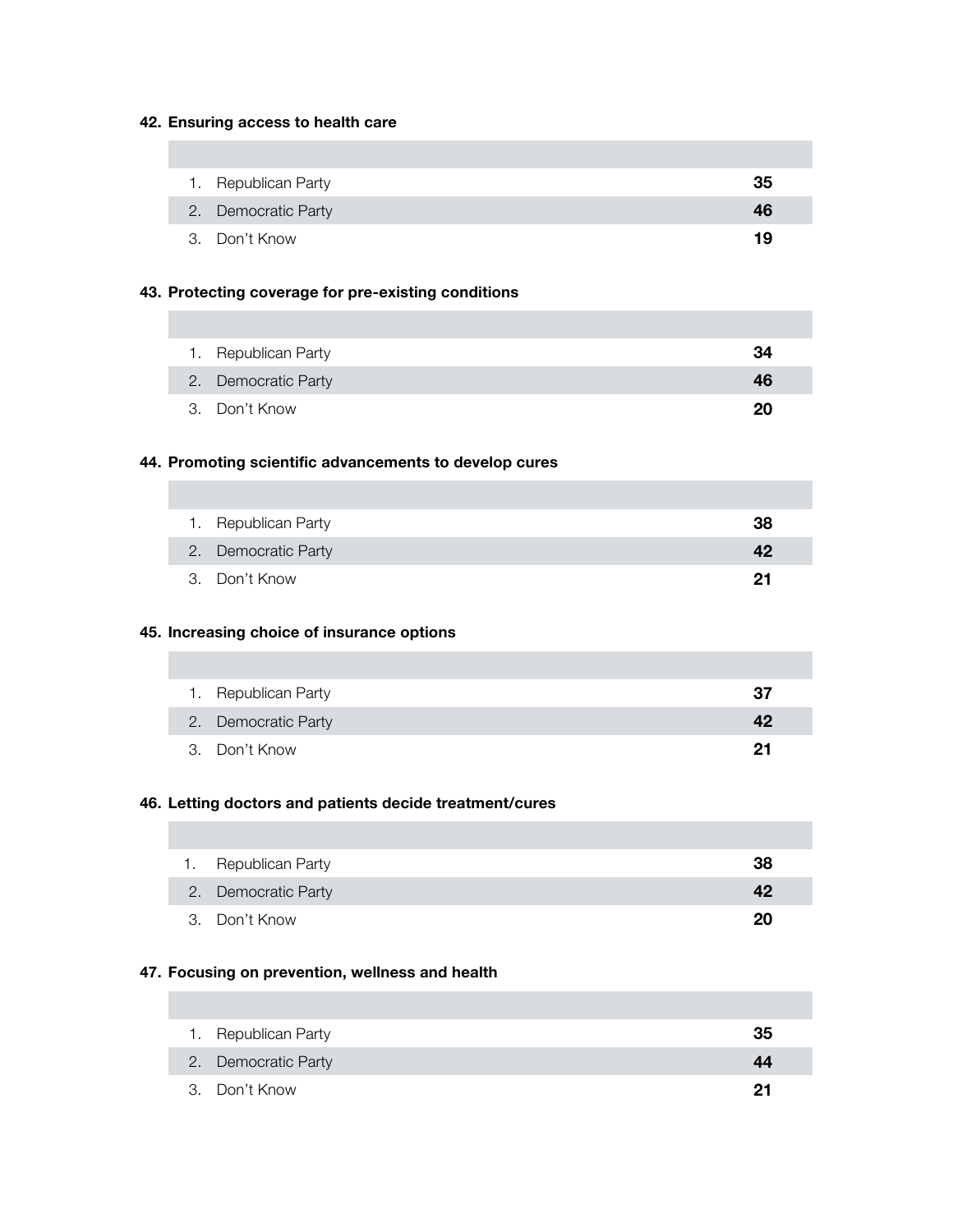# **48. Expanding telehealth**

I

| 1. Republican Party | 33 |
|---------------------|----|
| 2. Democratic Party | 41 |
| 3. Don't Know       | 25 |

### **49. Handling medical information privacy**

| 1. Republican Party | 37 |
|---------------------|----|
| 2. Democratic Party | 40 |
| 3. Don't Know       | 23 |

### **50. Improving health information technology**

| 1. Republican Party | 35 |
|---------------------|----|
| 2. Democratic Party | 41 |
| 3. Don't Know       | 23 |

### **51. Promoting health care innovations**

| 1. Republican Party | 37 |
|---------------------|----|
| 2. Democratic Party | 42 |
| 3. Don't Know       | クク |

### **52. Making the health care system simpler and transparent**

| 1. Republican Party | 37 |
|---------------------|----|
| 2. Democratic Party | 42 |
| 3. Don't Know       | 21 |

### **53. Modernizing the health care system**

| 1. Republican Party | 37 |
|---------------------|----|
| 2. Democratic Party | 42 |
| 3. Don't Know       | クク |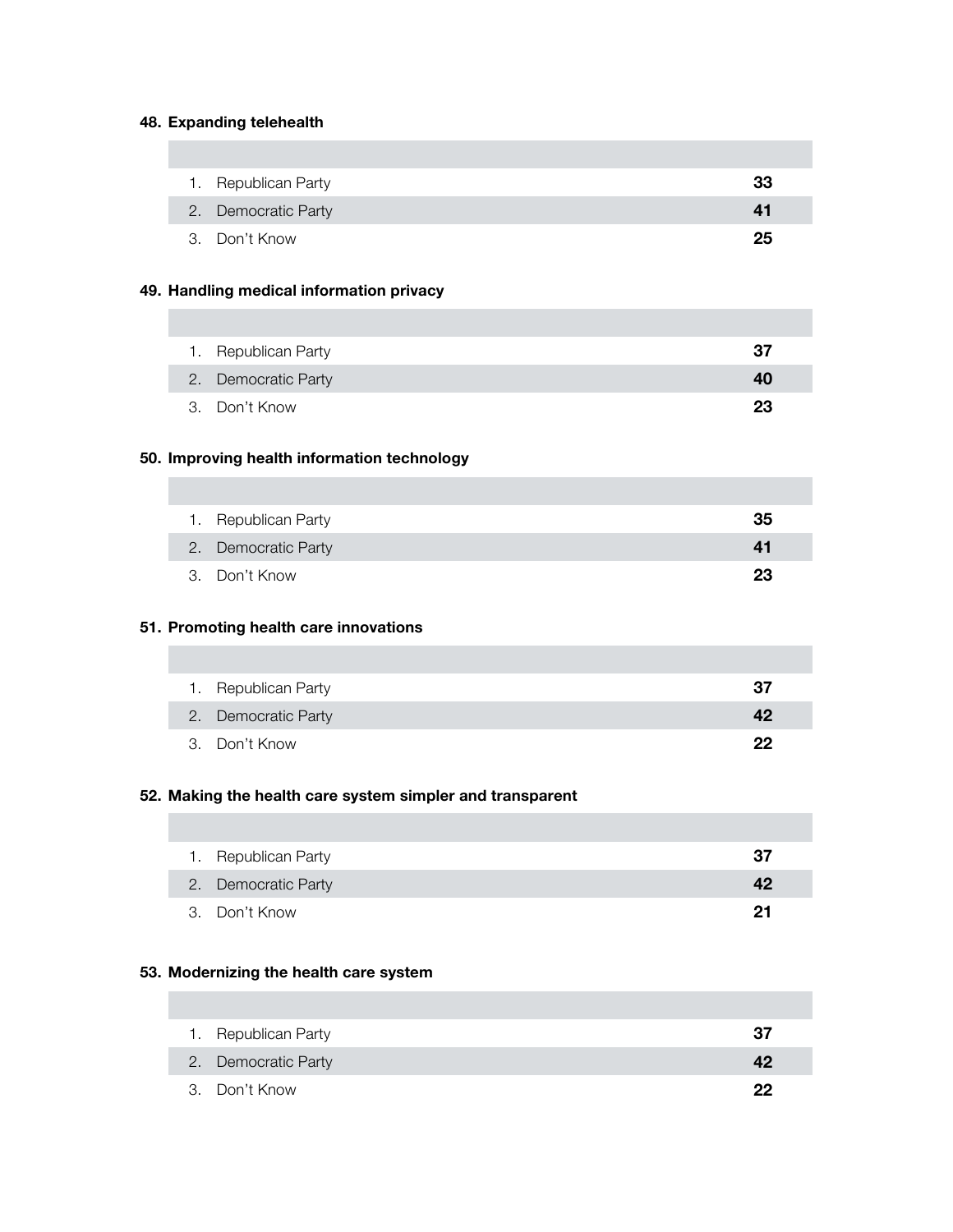#### **54. Protecting America's health care security such as infrastructure and the supply chain**

| 1. Republican Party | 38 |
|---------------------|----|
| 2. Democratic Party | 41 |
| 3. Don't Know       | 21 |

#### **55. Lowering the cost of prescription drugs**

| 1. Republican Party | 36 |
|---------------------|----|
| 2. Democratic Party | 45 |
| 3. Don't Know       | 19 |

## **BELIEF STATEMENTS**

**Do you believe or not believe the following statements: (ROTATE 56-66)**

**56. We need to modernize the health care system to lower costs, protect your choice of doctor, and move toward personalized medicine.**

| 1. Believe        | 70 |
|-------------------|----|
| 2. Do not believe | 13 |
| 3. Don't know     | 17 |

### **57. The ability to have private insurance coverage if I choose is a right in health care.**

| 1. | Believe           | 70 |
|----|-------------------|----|
|    | 2. Do not believe | 14 |
|    | 3. Don't know     | 16 |

# **58. The Affordable Care Act is working, and just needs improving.**

| 1. Believe        | 47 |
|-------------------|----|
| 2. Do not believe | 33 |
| 3. Don't know     | 20 |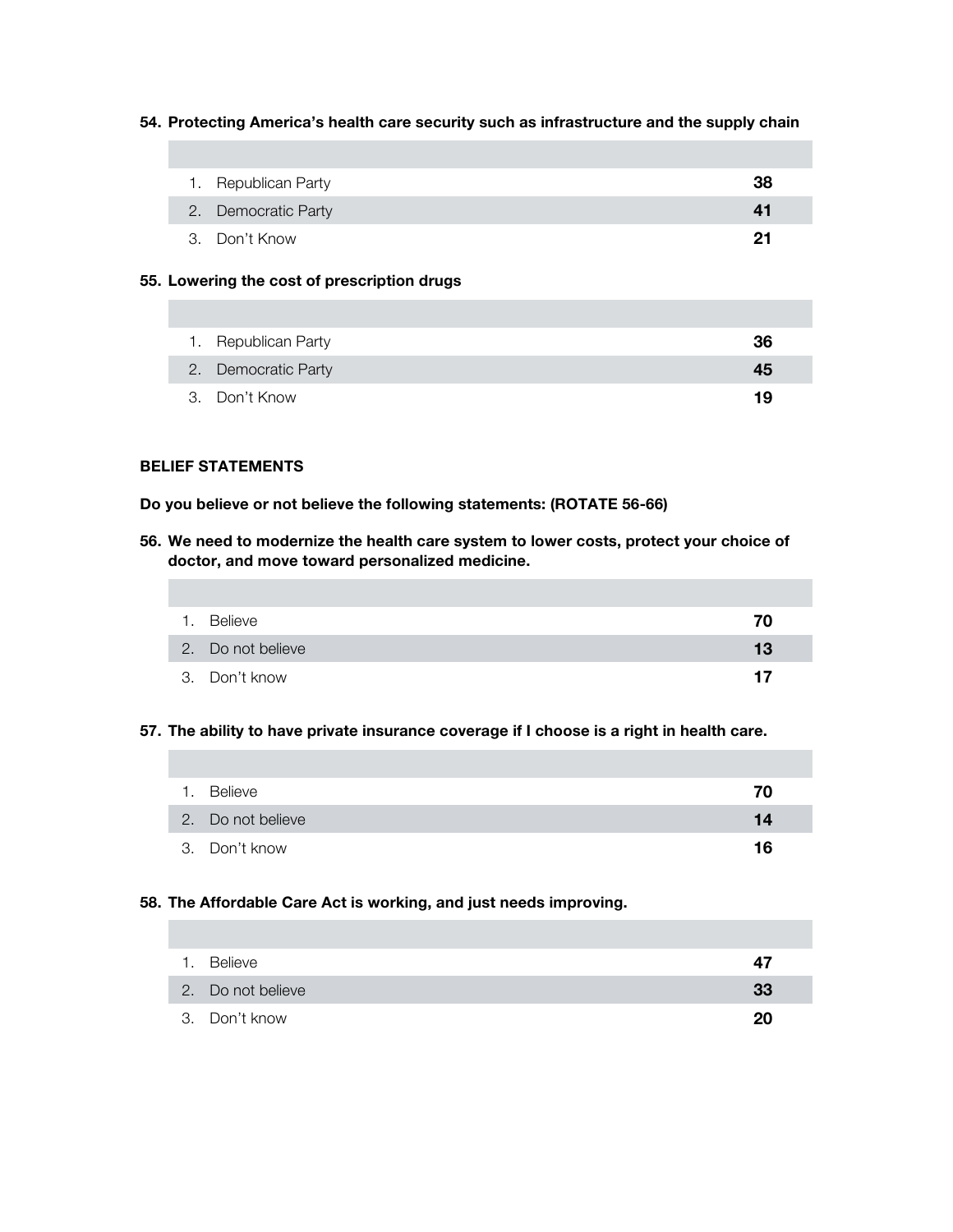### **59. Health care is a right, not a privilege.**

| 1. Believe        | 62 |
|-------------------|----|
| 2. Do not believe | 25 |
| 3. Don't know     | 13 |

### **60. Health care is not a commodity, but is unique to your health and situation.**

| 1. Believe        | 68 |
|-------------------|----|
| 2. Do not believe | 16 |
| 3. Don't know     | 15 |

**61. In light of what has just happened with the coronavirus, this has caused me to be more conscious of my health in the future.**

| 1. | Believe           | 65 |
|----|-------------------|----|
|    | 2. Do not believe | 21 |
|    | 3. Don't know     | 14 |

**62. Under the current system, there is a risk of not having the coverage needed if a serious health situation emerged.**

| 1. Believe        | 58 |
|-------------------|----|
| 2. Do not believe | 24 |
| 3. Don't know     | 18 |

### **63. I am satisfied with my health insurance.**

| 1. | Believe           | 61 |
|----|-------------------|----|
|    | 2. Do not believe | 26 |
|    | 3. Don't know     | 19 |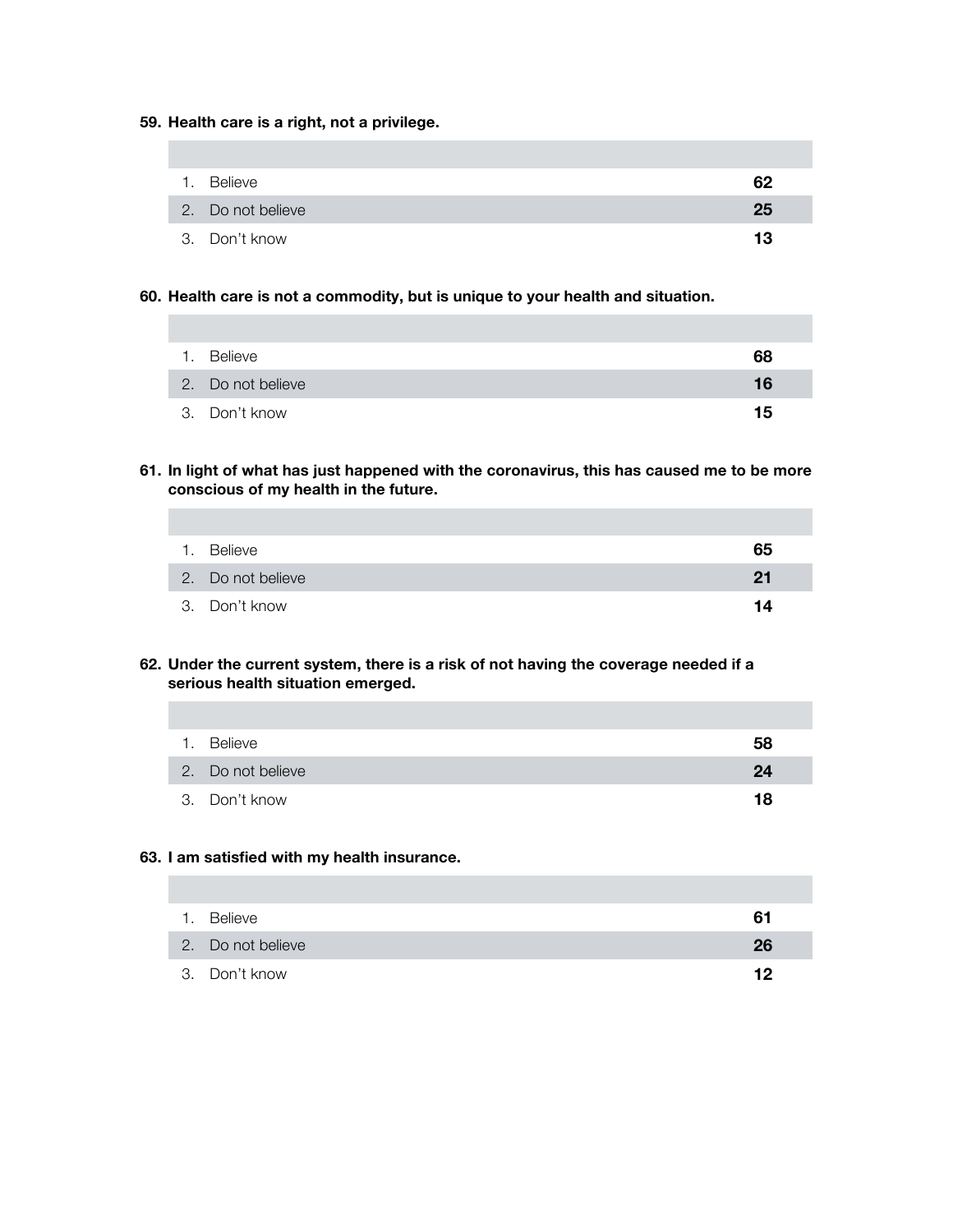### **64. I can see the doctor I want.**

| 1. Believe        | 71 |
|-------------------|----|
| 2. Do not believe | 20 |
| 3. Don't know     | 9  |

## **65. I have enough choices when I need health care.**

| 1. Believe        | 64 |
|-------------------|----|
| 2. Do not believe | 23 |
| 3. Don't know     | 13 |

**66. If I engage in certain healthy behaviors, like going to the gym or getting my annual checkup, I should see a discount reflected in my insurance costs.** 

| 1. Believe        | 55 |
|-------------------|----|
| 2. Do not believe | 23 |
| 3. Don't know     | 23 |

# **IMPROVING QUALITY OF HEALTH CARE**

**In terms of improving the quality of health care you could receive, how would you rate the following items on a scale of 1 to 9 with 1 being slightly improve, 5 being improve, and 9 being significantly improve. (ROTATE Q67-Q78)**

|                                                                      | <b>MEAN</b> |
|----------------------------------------------------------------------|-------------|
| 67. Wearing devices that can send medical information to your doctor | 5.53        |
| 68. Expanding telehealth services                                    | 5.53        |
| 69. Being able to do medical tests at home to send to your doctor    | 5.60        |
| 70. New scientific discovery, cures and breakthroughs                | 6.44        |
| 71. Creating more home medical devices                               | 5.80        |
| 72. More medical applications for your mobile devices                | 5.39        |
| 73. Having genetic testing done                                      | 5.26        |
| 74. Expanding the medical workforce                                  | 6.14        |
| 75. Having your health covered                                       | 6.55        |
| 76. Creating personal health plans                                   | 6.04        |
| 77. Making heath care more affordable                                | 6.74        |
| 78. Having a preventative and wellness care plan                     | 6.27        |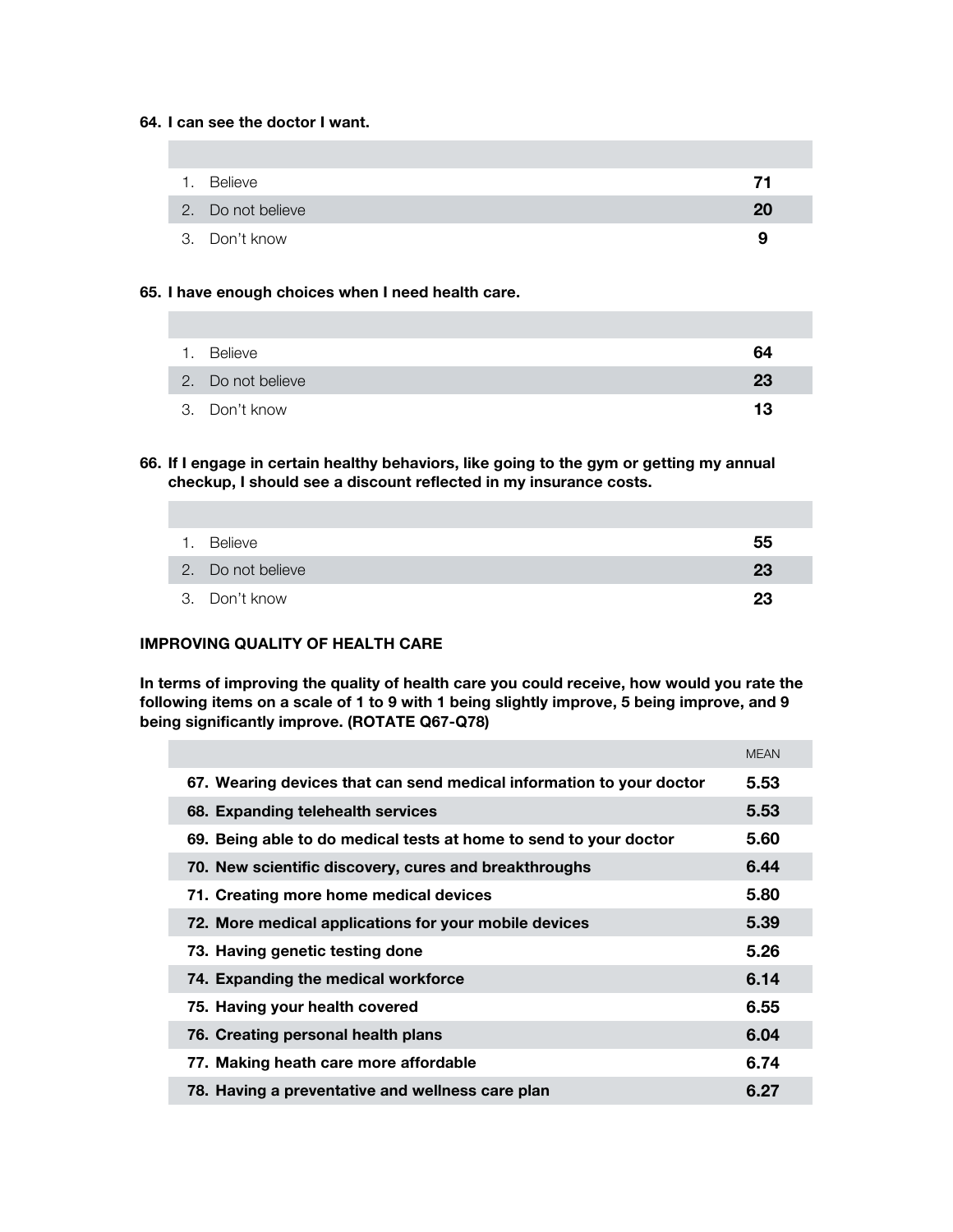# **TELEHEALTH & WEARABLES**

#### **79. Have you had a remote doctors' visit using telehealth?**

| 1. Yes        | 48 |
|---------------|----|
| 2. No         | 49 |
| 3. Don't know | 3  |

## **80. Do you have a wearable device to monitor or track fitness or health like a Fitbit or Apple Watch?**

| Yes           | 36 |
|---------------|----|
| 2. No         | 63 |
| 3. Don't Know |    |

### **81. In thinking about health care, who do you agree with more? (ROTATE)**

|    | Democrats who say we need to protect and expand Americans' access<br>to quality, affordable health care. We should build on the Affordable Care<br>Act to meet the health care needs created by the pandemic, reduce<br>health care costs, and make our health care system less complex<br>to navigate. |     |  |
|----|---------------------------------------------------------------------------------------------------------------------------------------------------------------------------------------------------------------------------------------------------------------------------------------------------------|-----|--|
| 2. | Republicans who say we need to modernize the health care system to<br>focus on moving toward personalized medicine, personalized health<br>plans, scientific discovery and new cures, and more transparency and<br>affordability, so that health care can be unique to your health and<br>situation.    | 41  |  |
|    | Don't know                                                                                                                                                                                                                                                                                              | י ו |  |

**82. Compared to other countries, do you think the US dealt with Covid and the vaccine better than most, worse than most or about the same as most? (ROTATE 1 AND 3)**

| 1. Better than most | 49 |
|---------------------|----|
| 2. The same         | 32 |
| 3. Worse than most  | 19 |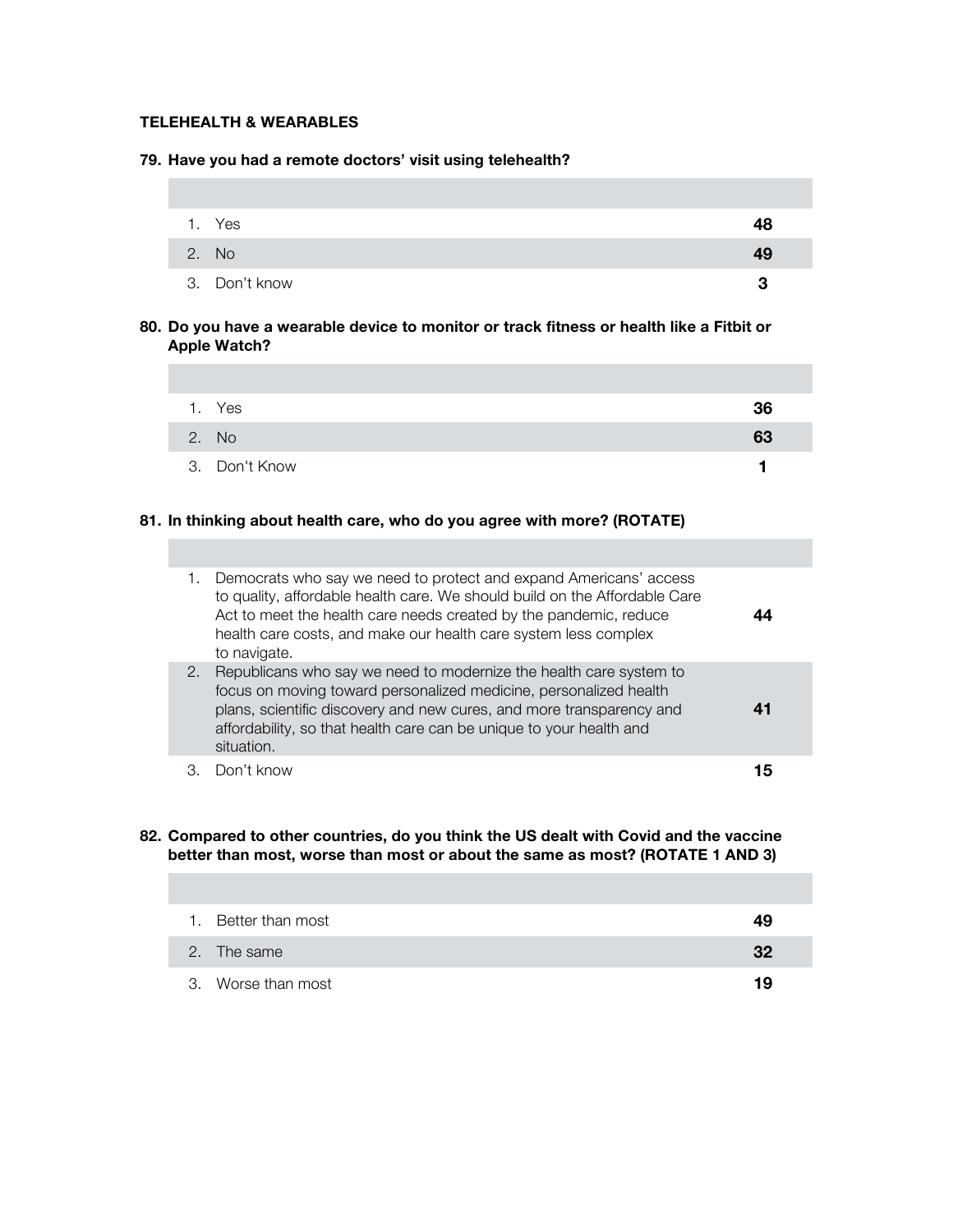### **After the experience of Covid do you have more, less or about the same level of confidence in the following? (ROTATE Q83-Q84)**

## **83. Government's role in health care**

| 1. More confidence              | 23 |
|---------------------------------|----|
| 2. The same level of confidence | 43 |
| 3. Less confidence              | 34 |

# **84. Private sector's role in health care**

| 1. More confidence              | 35 |
|---------------------------------|----|
| 2. The same level of confidence | 53 |
| 3. Less confidence              | 13 |

**Again, after the experience of Covid are you more likely or less likely to do the following, or has Covid had no impact? (ROTATE Q85-87)**

### **85. Use wearable devices to monitor quality of health**

| 1. More likely | 31 |
|----------------|----|
| 2. No impact   | 59 |
| 3. Less likely | 10 |

### **86. Participate in preventative care and wellness programs**

| 1. More likely | 45 |
|----------------|----|
| 2. No impact   | 49 |
| 3. Less likely | 6  |

## **87. Engage with a doctor or health professional through telehealth or virtual online visit**

| 1. More likely | 41 |
|----------------|----|
| 2. No impact   | 49 |
| 3. Less likely | 10 |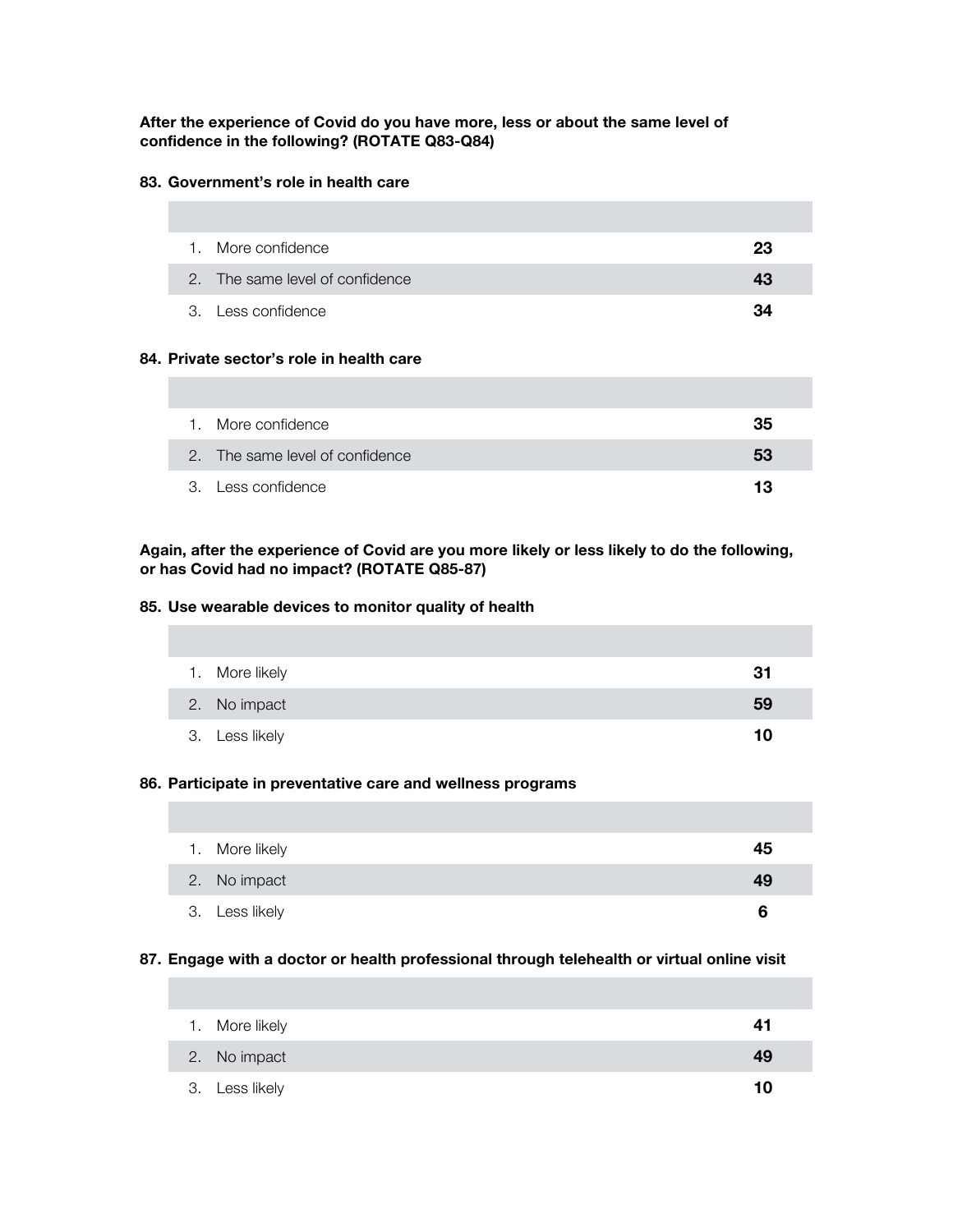## **88. Which is the better approach for the current U.S. health care system? (ROTATE)**

| 1. Repeal Obamacare                 | 20 |
|-------------------------------------|----|
| 2. Modernize our health care system | 63 |
| 3. Don't Know                       | 17 |

### **89. In June the economy added 850,000 jobs. Which of the following two statements comes closer to your views? (ROTATE)**

| 1. The economy was recovering well from the pandemic because of<br>previous policies put into place, and because the Biden administration's<br>proposals to raise taxes and increase government spending haven't<br>been able to pass. | 48 |
|----------------------------------------------------------------------------------------------------------------------------------------------------------------------------------------------------------------------------------------|----|
| 2. This is because policies passed by President Biden and Democrats are<br>working.                                                                                                                                                    | 32 |
| 3 Don't know                                                                                                                                                                                                                           | 20 |

### **90. Do you favor or oppose colleges and universities requiring their students to be vaccinated before they return to campus?**

| 1. Favor      | 58 |
|---------------|----|
| 2. Oppose     | 27 |
| 3. Don't Know | 15 |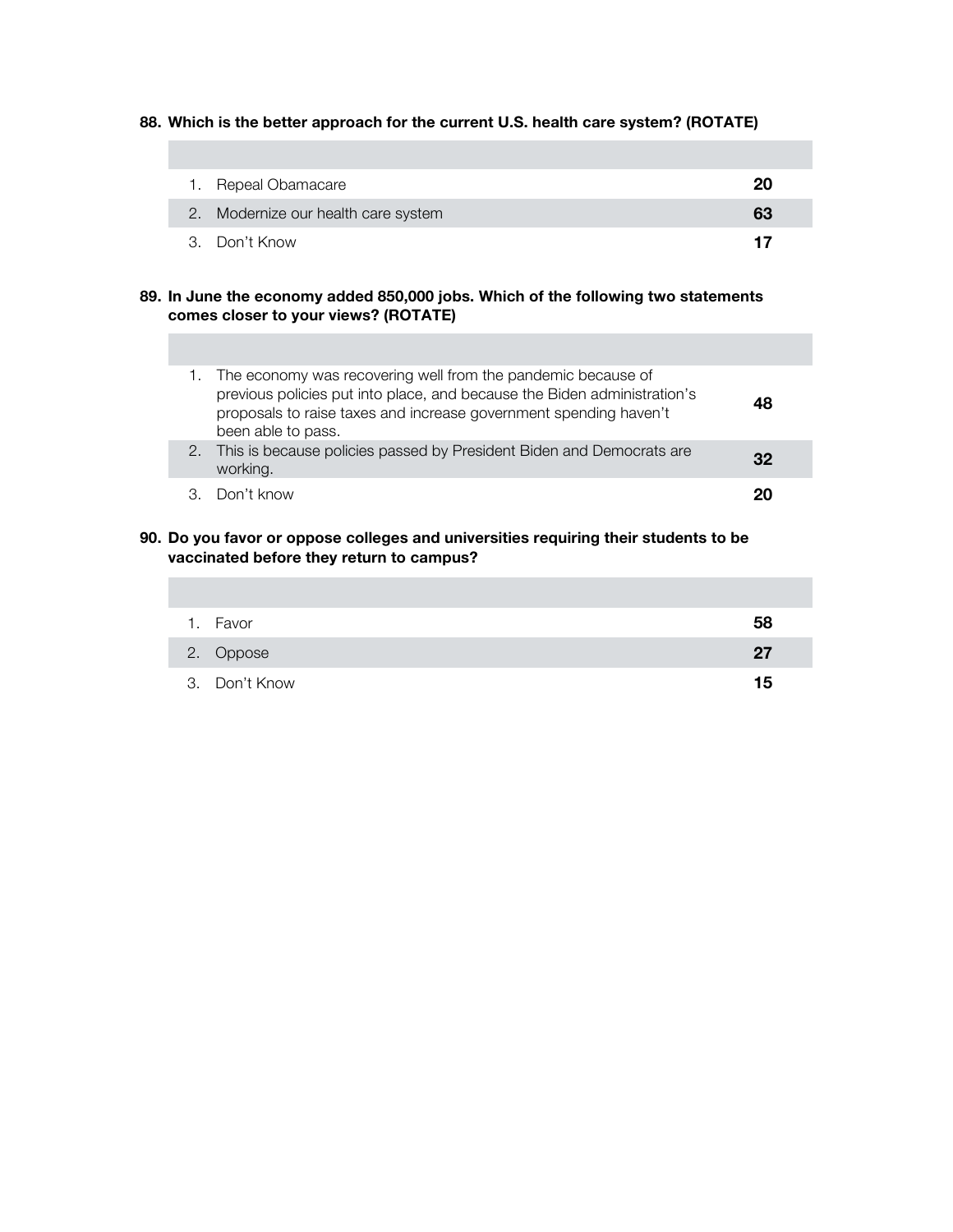### **Now just a few demographic questions for statistical purposes only—**

### **91. In what year were you born?**

| 1. 18-34 | 17 |
|----------|----|
| 2. 35-44 | 19 |
| 3. 45-54 | 20 |
| 4. 55-54 | 21 |
| $5.65+$  | 23 |

### **92. Generally speaking, do you consider yourself (ROTATE) a Republican, a Democrat, an Independent, or something else?**

| 1. Republican  | 35 |
|----------------|----|
| 2. Democrat    | 37 |
| 3. Independent | 22 |
| 4. Other       | З  |
| 5. Don't Know  | 2  |

### **93. If you had to classify yourself, would you say you are very liberal, somewhat liberal, moderate, somewhat conservative or very conservative in your political beliefs?**

|    | 1. Very Liberal          | 10 |
|----|--------------------------|----|
|    | 2. Somewhat Liberal      | 13 |
| 3. | Moderate                 | 38 |
|    | 4. Somewhat Conservative | 20 |
|    | 5. Very Conservative     | 16 |
| 6. | Don't Know               | 3  |

### **94. Are there children in your household under the age of 18 years old?**

| 1. Yes        | 31 |
|---------------|----|
| 2. No         | 68 |
| 3. Don't Know |    |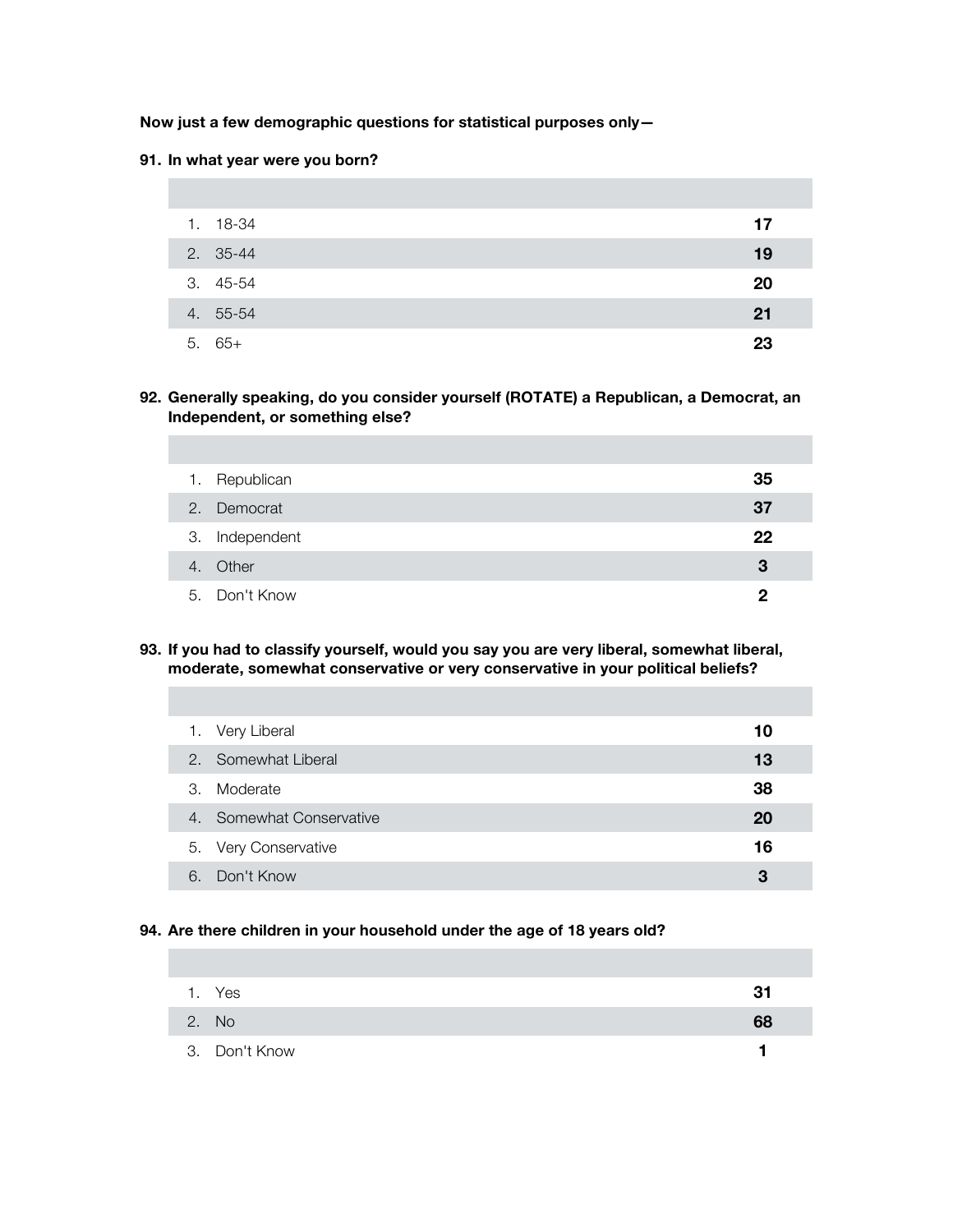# **95. What is your current marital status?**

|    | 1. Single, never married | 24           |
|----|--------------------------|--------------|
| 2. | Married                  | 53           |
|    | 3. Separated             | $\mathbf{2}$ |
|    | 4. Divorced              | 14           |
|    | 5. Widowed               | 6            |
| 6. | Don't Know               | $\star$      |

# **96. What is the annual income of your household before taxes? Is it…**

|    | 1. Less than 15K | 9  |
|----|------------------|----|
|    | 2. 15K-30K       | 16 |
|    | 3. 30K-50K       | 16 |
|    | 4. 50K-75K       | 17 |
|    | 5. 75K-100K      | 15 |
|    | 6. 100-200K      | 19 |
|    | 7. Over 200K     | 4  |
| 8. | Don't Know       | 4  |

# **97. What is your religion?**

| 1. | <b>Evangelical Protestant</b> | 16 |
|----|-------------------------------|----|
| 2. | <b>Mainline Protestant</b>    | 12 |
| 3. | Catholic                      | 27 |
| 4. | Jewish                        | 3  |
| 5. | Mormon                        | 3  |
| 6. | Atheist/Agnostic              | 10 |
| 7. | Other                         | 23 |
| 8. | Don't Know                    | 6  |
|    |                               |    |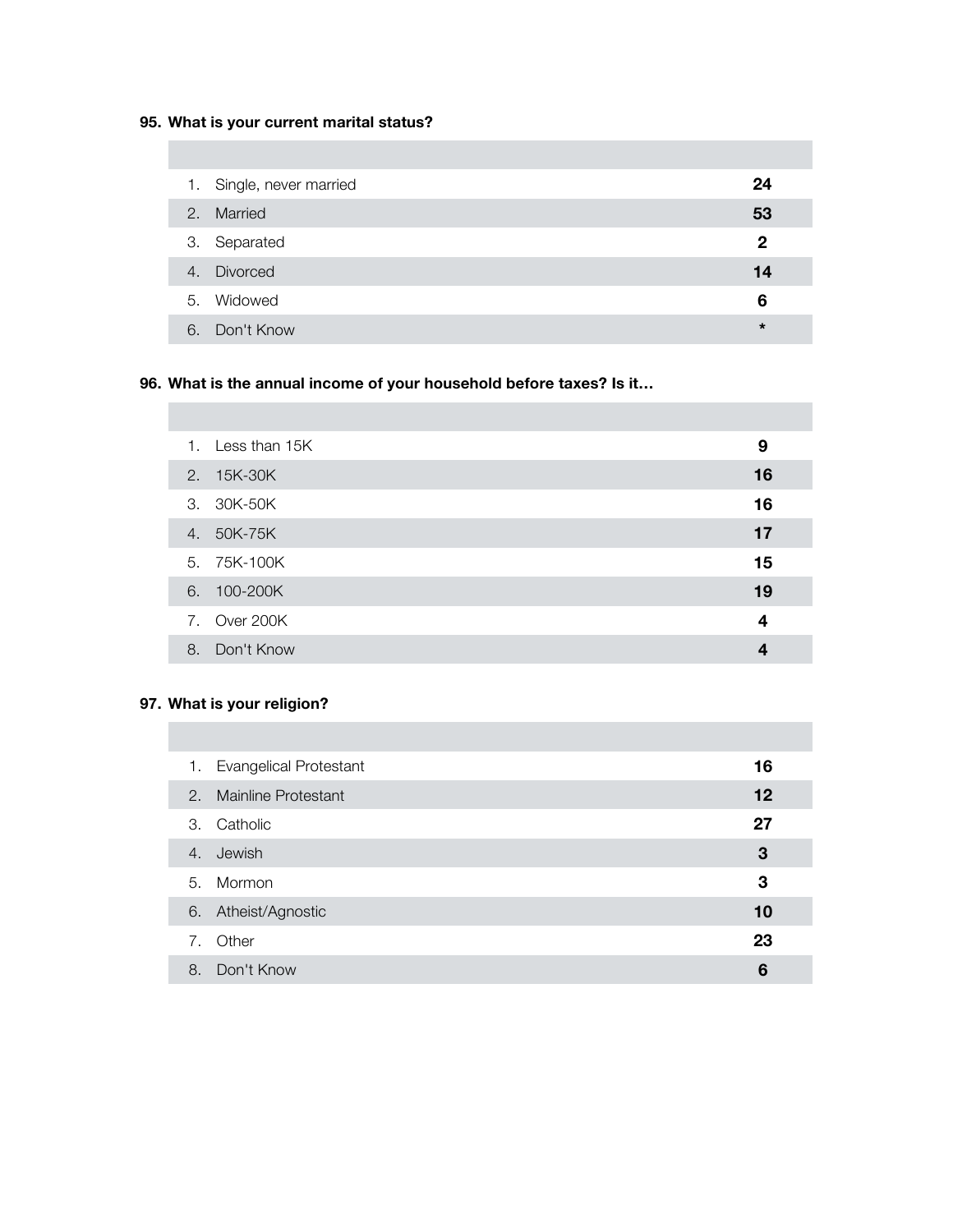#### **98. What is your race?**

| 1. | Hispanic            | 13 |
|----|---------------------|----|
|    | 2. African-American | 12 |
|    | 3. Asian            | 3  |
|    | 4. White            | 69 |
|    | 5. Other            | 3  |
|    | 6. Don't Know       | -  |

## **99. What was the last grade of school that you completed?**

| 1. | Did not complete high school            | З  |
|----|-----------------------------------------|----|
| 2. | High school graduate                    | 19 |
| З. | Attended college but received no degree | 24 |
| 4. | Associates degree                       | 13 |
| 5. | College graduate - Bachelors            | 25 |
| 6. | Postgraduate study or degree            | 16 |

### **100. Do you currently have health insurance?**

| 1. Yes (GO TO Q101)        | 90 |
|----------------------------|----|
| 2. No (GO TO Q102)         | 10 |
| 3. Don't Know (GO TO Q102) |    |

## **101. Is your health insurance provided to you and your dependents through your employers, through a union or association, have you purchased an individual policy, or do you have coverage through Medicare, Medicare Advantage, Medicaid/Medi-cal or something else?**

| 1.             | Employer                          | 44 |
|----------------|-----------------------------------|----|
|                | 2. Union or association           | 2  |
|                | 3. Purchased an individual policy |    |
| $\overline{4}$ | Medicare                          | 20 |